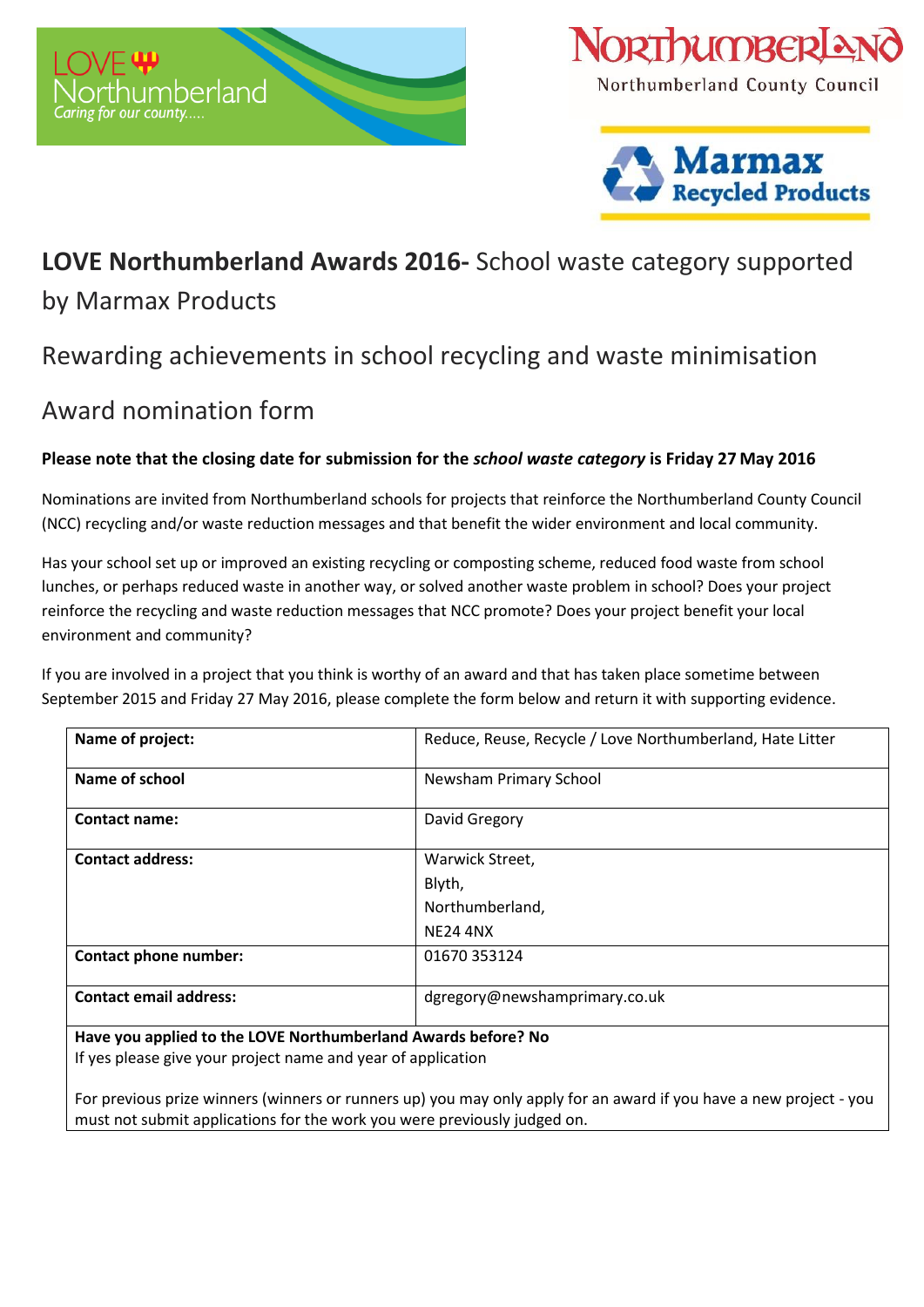### **Award prizes:**

Many thanks to our sponsor, Marmax Products (MP) for providing the lovely friendship bench (Picture 1) and sturdy bench (Picture 2) made from recycled plastic milk bottles as prizes for the 2016 school waste challenge. Find out more about MP at [www.marmaxproducts.co.uk](http://www.marmaxproducts.co.uk/)

The winning school and runner up from the challenge will also be invited to the 2016 Love Northumberland Awards Ceremony and will receive a trophy at The Alnwick Garden on Monday 20 June 2016.





| Length of time project has been running:        | October 2015                                                                                                                                                                                 |
|-------------------------------------------------|----------------------------------------------------------------------------------------------------------------------------------------------------------------------------------------------|
| Who has been/is involved in your project?       | The School Council (Junior Leadership Team)<br><b>David Gregory</b><br>All children and members of staff<br><b>Members of the local Co-Operative</b><br><b>Northumberland County Council</b> |
|                                                 | <b>Newsham Residency Association</b>                                                                                                                                                         |
| How often does your group meet (if applicable)? | Once every 2 weeks (JLT meetings)                                                                                                                                                            |

### **Details of project:**

The main purpose of our school's Junior Leadership Team (JLT) is to provide a voice for the children in each member's class. At the start of the year, we asked the JLT members to speak to their classmates about areas for improvement throughout the school. In one of our first meetings of the year, we looked at what the children had come up with and made a decision on our focus areas for the year based on effectiveness, impact, cost and positive outcome. Recycling in school was an incredibly popular suggestion and something that the JLT were very passionate about. The JLT were tasked with coming up with a project to improve recycling in school that would be simple, that they could lead, that wouldn't give cleaning staff an additional job to do and would actively engage every member of the school community. Following an ongoing process of trial and error, the children have now created an efficient system whereby recycling is collected from every class twice a week (to ensure that clear plastic bags are not regularly being half filled) by JLT members. The recycling is then taken to communal recycling bins on each floor of the school where it is placed in a clear plastic bag and taken to the office to then be placed in the larger school recycling bin. As part of the education aspect of their scheme, the JLT came up with posters and leaflets to give out to each class so it was clear what could and couldn't be recycled but also explained the importance of recycling. They are currently creating some Early Years materials so that they can reinforce this message with our youngest children.

After a hugely successful visit from Northumberland County Council member Lorna Tingey, their messages were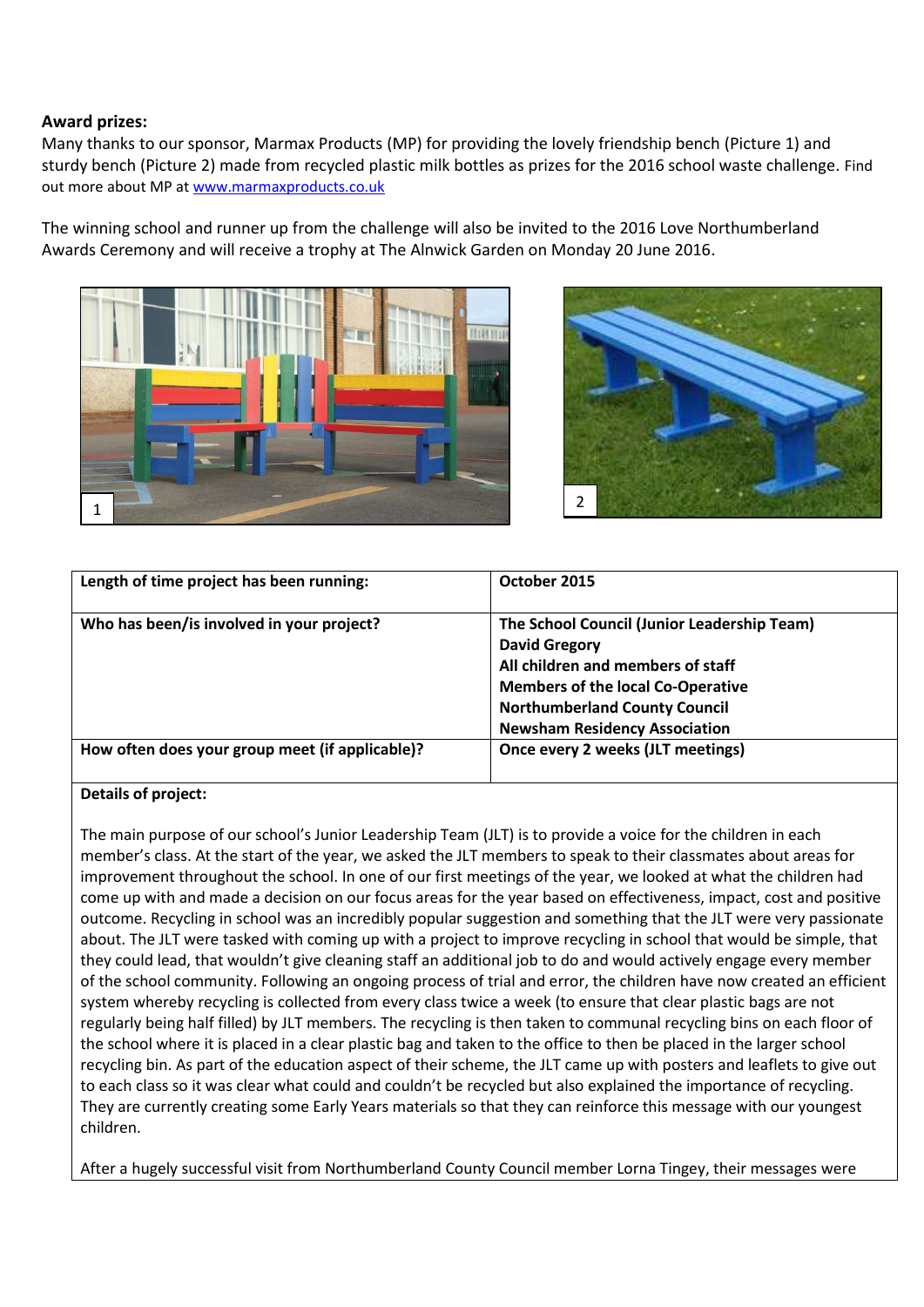strengthened, reinforced and developed even further. The Reduce, Reuse and Recycle motto has helped the JLT to inform their next steps. Staff and children have been encouraged to reduce the amount of daily waste they produce by only using what is needed, reusing paper and card through 'scrap paper drawers' before it is eventually placed in the recycling bin. Following Mrs Tingey's visit, many of the children in school were inspired to find creative ways to get the message of the importance of recycling across. In school, we have had examples of posters, leaflets, fact sheets, plays and even songs created all designed to get this vital message across. Many of these messages have been shared in assemblies with parents and members of the community.

The success of the 'dry-mixed' recycling items in school, has led to other initiatives being formed to tackle other areas of waste. With the help of Northumberland County Council, we now have compost bins. Fruit and vegetable waste is now being recycled to help us to grow our own fruit and vegetables to be used in school. As well as this, we have held several clothing drives in an effort to get the school community to recycle unwanted clothing items. So far, we have had a fantastic response in broadening the reach of our recycling scheme.

The JLT's recycling system has been so simple and effective that they have plans to implement it in other schools in Blyth in the future.

Recently, our school was fortunate enough to be asked to take part in the launch of the Love Northumberland, Hate Litter campaign. With members of the local Co-Operative, councillors and members of the press, the JLT went out into Newsham and tidied up a messy area of our community – an area which members of the Residency Association had previously complained about. Members of the local community were quick to praise us on the day and we have also subsequently had a lot of positive feedback after the event. As a part of our on-going project, we intend to make litter reduction a huge part of our scheme going forward. After half-term, we are going to have a big launch in school and we are going to set up a mentoring scheme to engage and educate as many people in the local community as we can.

#### **What has the impact of your project been / what do you hope to achieve**?

Since September, we have gone from a school who did no recycling at all, to one who now regularly fills an entire whole school recycling bin every two weeks. Every member of the school has embraced our recycling scheme because it has been designed to be as easy for them as possible to recycle. With the help of Northumberland County Council, we have been able to send a variety of information home to parents and members of our community about the importance of recycling and although we cannot monitor the impact of this; speaking with children in school, it is clear they are trying to reinforce our messages at home. While we still have two large general waste bins in school, the amount of waste being entered into them is reducing. With a school our size, it will be challenging to reduce our general waste down to one large bin collection but it is an aim that we are passionate about achieving. Following on from the Love Northumberland, Hate Litter campaign launch, one of our new targets is to educate the people in our town about the importance of not throwing litter on the ground. We intend to carry out more litter picks in some of the busiest parts of Blyth to show the members of our community that we are willing to do something to help. It is our goal to educate and inspire others about the need to take pride in where we live and keep our town, and county, tidy.

#### **Environmental benefits:**

As a part of the JLT's research into recycling, they found that Northumberland County Council reuses their general waste to create energy; something they were very happy to hear. Even though all of our waste will be reused, a lot more of it is now going to recycled and made into new products. Essentially, less of the waste from our school will now need to be burned. Through the engagement and education part of our scheme, we hope that this will also be the case in our homes around Newsham. We firmly believe that if the children get on board with this from an early age, they are more likely to carry it on into their later lives and hopefully this potential impact will be a significant one.

In terms of the Love Northumberland, Hate Litter campaign and our future planned litter pick events, the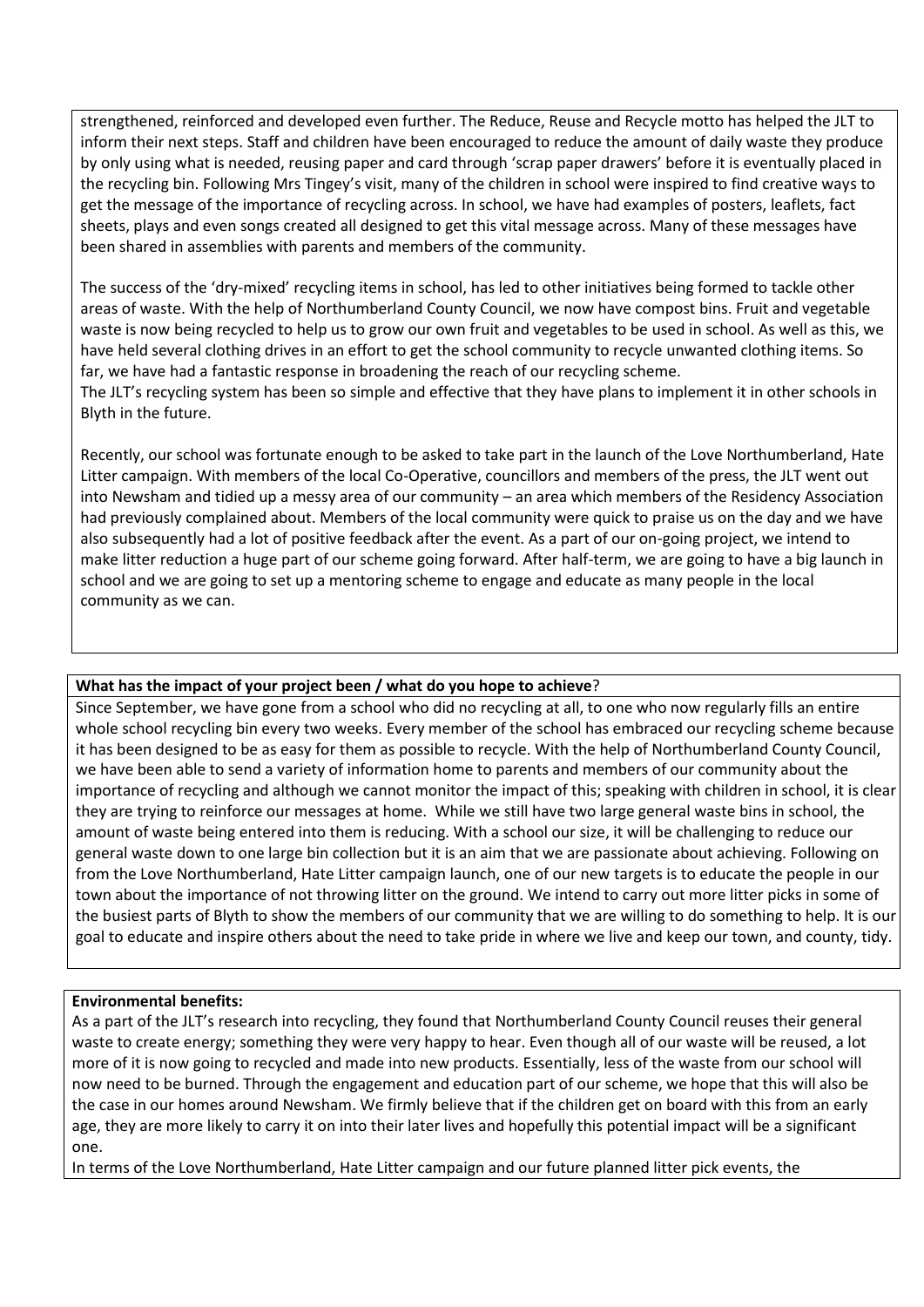environmental benefits are immediate. The children are able to see from the beginning of a litter pick to when they have finished just how much of a positive impact they have had. We feel that it is vital to give this sense of achievement in what they have done to as many children as possible in order to foster a sense of pride in their community.

#### **Community benefits:**

There have been several stages of this process where we have engaged with the community. In terms of the recycling, we have handed out lots of information at different times of our project. They have been informed on what can and can't be recycled, why recycling is important and the benefits that small changes can make. Northumberland County Council gave us some interactive magnetic charts so the children could monitor the recycling at home and we received positive comments from parents about the success of their use. Our various clothes drives have also been open to any member of the community who is willing to donate and, as mentioned previously, they have been very successful. During the Love Northumberland, Hate Litter campaign, we were keen to establish community links. We were joined by members of the local Co-Operative, the residency association and parents. Members of the community were quick to thank us as we helped and we are hoping to reinforce these initial community links when moving forward. After our big Litter Launch next half term, we are going to send out a message to our community to help with our litter pick. We intend to create posters to encourage our community members to help keep Newsham, Blyth and the county tidy. We hope that if our community can see how much we care about our environment that they will be inspired to help.

#### **Innovation:**

Although the scheme we created for recycling, and our intended litter pick campaign, appear to be simple in their design; the innovation of our project comes from the fact that the children themselves have been involved in creating every aspect of it. Following the initial idea that we needed to start recycling as a school, the children have created a system that is so clear in its outcomes that everyone has got behind it and so clear in its implementation that everyone can get involved. Innovation can sometimes be taking a simple idea and refining so that it works more efficiently and I feel the children at our school have done a fantastic job of achieving that.

#### **Ambition and future plans:**

- To increase our main school recycling bin collection from one large bin to two by next year.
- To continue to reduce our general waste as a school and reduce our bin collection from two bins to one.
- To use our composting bins as an educational tool with the children and members of the community about what can be saved from our food waste and used to create new foods.
- To launch a litter campaign to keep Newsham tidy. If this works, we would like to extend this campaign into our town centre.